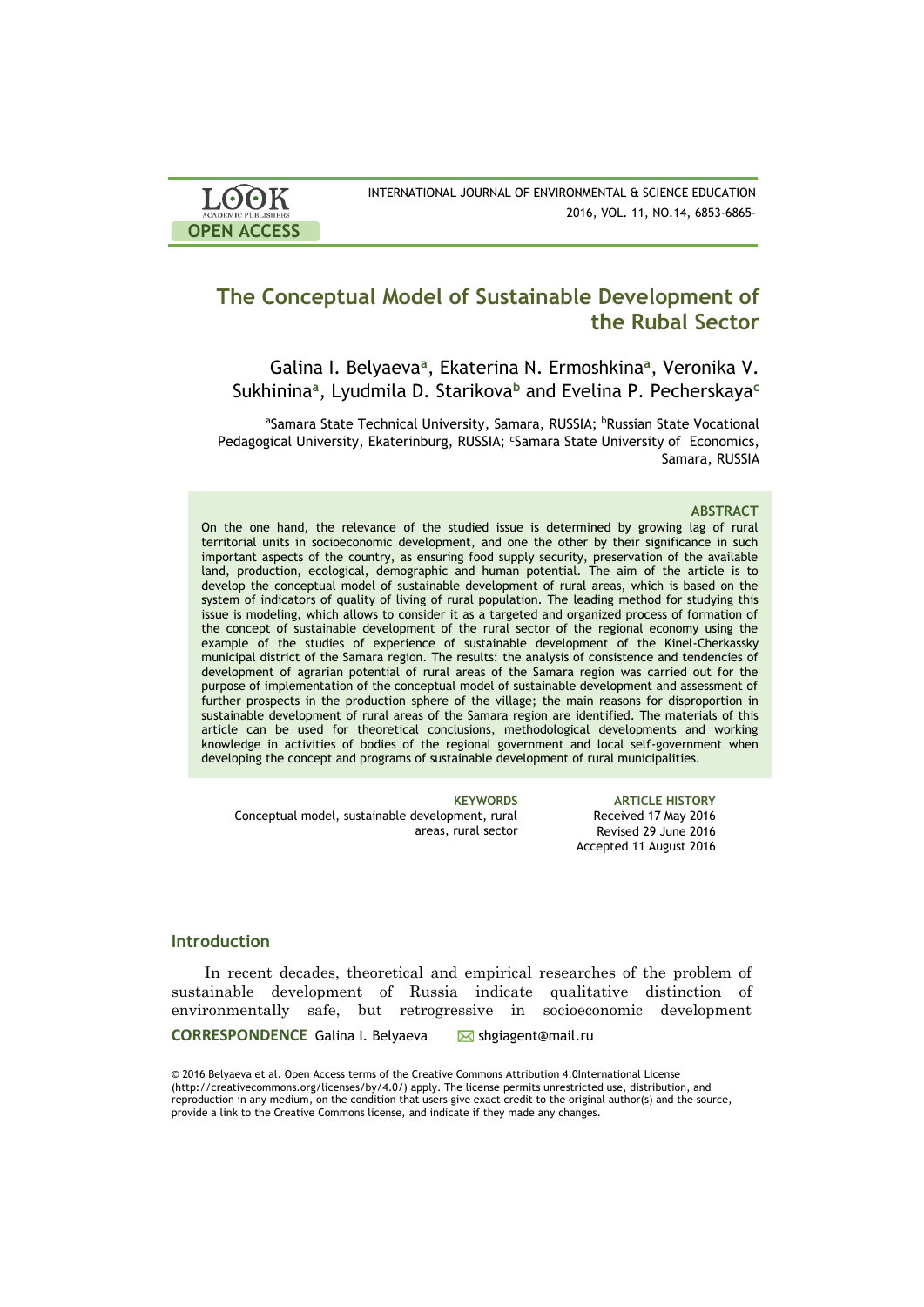territories, and environmentally harsh territories, realizing factors of sustainable social and economic development. Unlike all countries of the world, Russia has unprecedented differentiation of natural and ecological, national and ethnic, social and economic factors of development, forming a huge variety of regions, administrative regions and territorial and production systems.

Complexity of Russia as an economic agent in the environment, occurence of inconsistent features and tendencies (in economy, in ecology and in the sphere of social relations) complicates definition of the uniform national concept of sustainable development. Crudity and schematism of the concept urgently dictates that our country needs the concept that can be reduced to practice, and which will allow to connect inconsistent tendencies in economy, in social development and in the nature. Our country also needs a new methodology which would provide an opportunity to develop the theory from personal accumulated knowledge and available Russian material received from systems and banks of monitoring.

The sustainable development can be represented schematically as the process of interaction of three components: "population - nature – business" or "social sphere - ecology – economy" (fig. 1).



**Figure 1.** Major features of the Concept of Sustainable Development

In the concept of sustainable development this triad gets new priorities: the purpose is well-being of the living and future generations, the basis - natural and ecological life support systems, and the economy – engine for development.

The economic approach to the sustainable development implicates optimum utilization of scanty resources.

The social component is focused on preserving social stability and cultural diversity at a global scale.

It is necessary to provide stability of natural systems, their ability to selfregeneration, adaptation to changing conditions for ecological safety.

Harmonization of these different points of view raised new problems for the mankind. For example, as a result of interrelation between economic and social aspects, the problem of equitable distribution of incomings within one generation has arised. The interconnection of ecological and economic elements raised an issue of money measure and internalization of effects on environment. Joint consideration of social and ecological components demands to consider the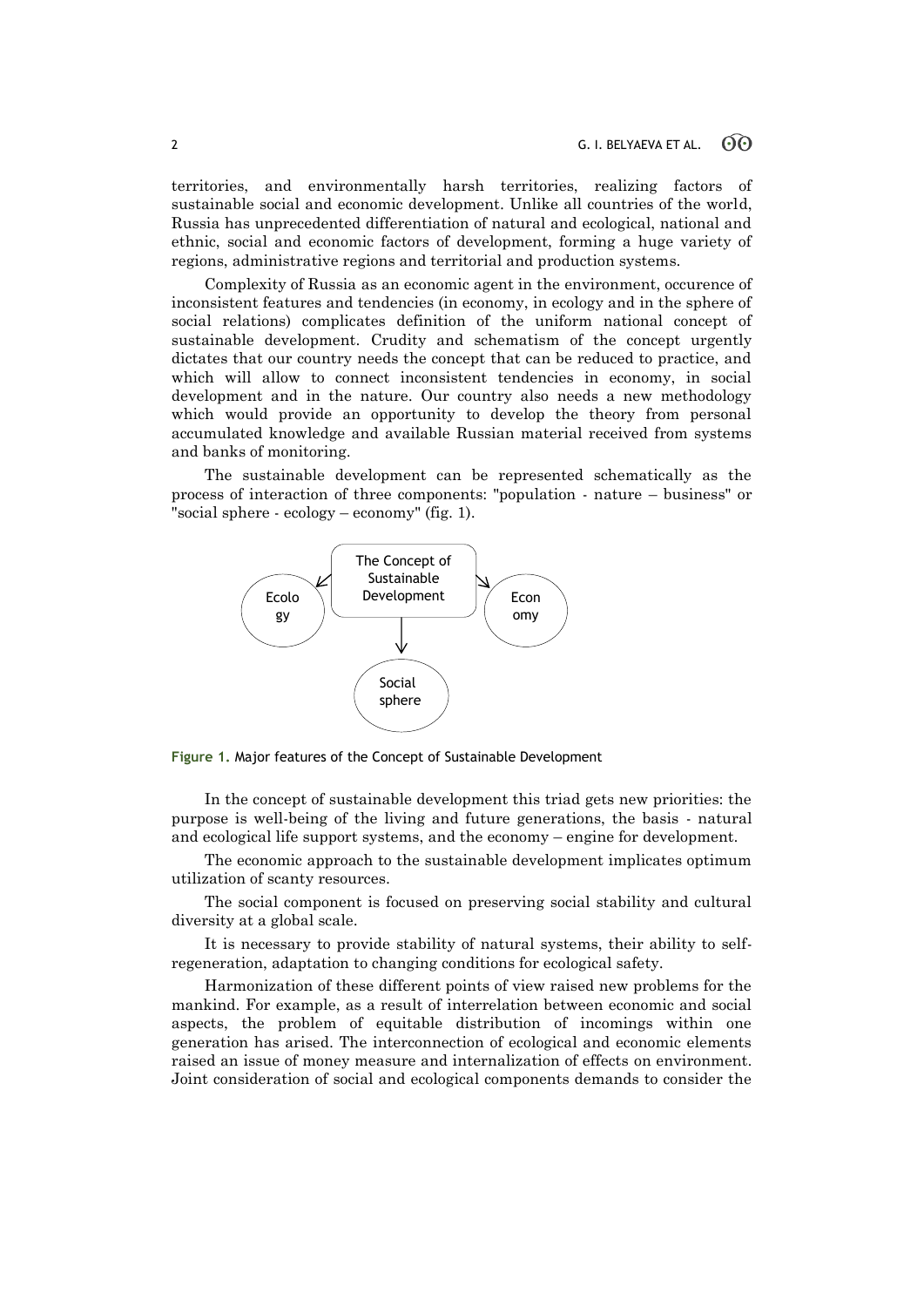rights of future generations and to involve the population in decision-making process.

The fundamental difference between the concept of sustainable development and traditional views and business practice is the integrated approach to development as to the overall process. That is why it is the basic concept for ensuring complex territorial development.

At the present time implementation of the strategy of sustainable development of rural areas in the Russian Federation (The Orenburg region, the Kirov region, etc.) is carried out on the following priority guidelines:

Adherence of direct dependence of the level of the state financial support on certain economic criteria of activities of commodity producers, such as productive efficiency of agriculturally used areas and farm animals.

Encouragement of the most effective and progressive forms and branches of production, providing agricultural commodity producers with required income for sustainable economical activity and extended reproduction.

Concentration of financial resources on the most important "strategic areas", i.e. in those branches of agrarian production, where it is possible to expect rather fast increment of growth of production of outputs, realization of maximum profit (production of vegetables, fruits, feed, animal products, fish breeding, etc.).

Reduction of channels (types) of expenditure of the state support, transition from the "branch" principle of financing to the "territorial".

Use of mechanisms of the purposeful targeted support, which is implemented in most cases on the competitive basis of development projects of households and lines of business, combined with consulting (project) support.

Transition to the program principle of budget allocation when simultaneously restricting provision of financial resources per customer.

Support producers, which have real potentials, aimed to stimulate innovative development of the production, capable to provide self-development and decent salaries to workers.

The resulting effect of the strategic development of the rural area is achievement of social effect of the carried-out events. This effect involves improvement of well-being of the population, living in this territory.

Sustainability of development of the rural areas is a dynamically developing process of transition of this system to the new high-quality level aimed to provide economically and environmentally sound, socially-oriented extended reproduction. It is also focused on increase of the level and improvement of quality of living of rural population under the conditions of certain impact of factors of internal and external environment. Then it is necessary to specify the methodological and theoretical aspects of these factors.

It should be noted that worsening the problem of sustainable development of rural areas is caused by impact of a complex of internal and external factors, which appear at all stages of public reproduction process.

The problem of sustainable development of the rural sector is considered in the works of A. Dorward (2013), P. Otiman et al. (2014), D. Popescu(2014), D. Hoornweg & P. Munro-Faure (2013).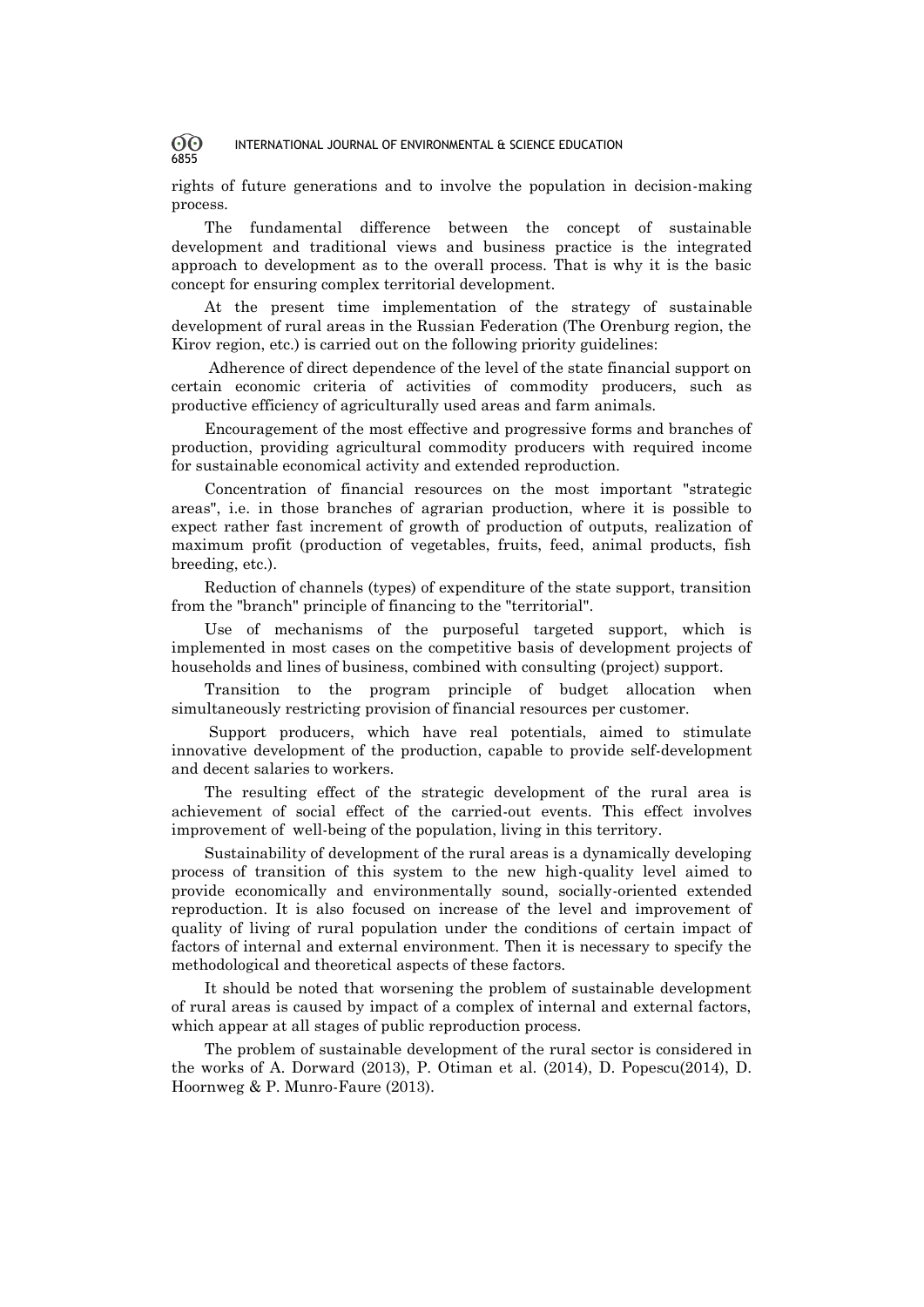# **Methods**

## *Research methods*

The following methods were used in the course of the research: theoretical (analysis; synthesis; concretization; generalization; analog method; modeling); diagnostic (questionnaire, interviewing); empirical (research of experience of sustainable development of the Kinel-Cherkassky municipal district of the Samara region, regulatory and educational and methodical documentation, strategic program of development); experimental (ascertaining, formative, and control experiments); methods of mathematical statistics and graphic representation of the results.

# *Experimental research base*

The Kinel-Cherkassky municipal district of the Samara region is the experimental basis of the research.

# *Investigation stages*

The research of the problem was conducted in three stages:

 at the first stage there was the theoretical analysis of existing methodological approaches in economic scientific literature, thesis research on this problem, and also theories and research methods in this field; the problem, the aim, and the research methods are identified.

 at the second stage the conceptual model of sustainable development of the rural area was developed, this model is based on achievement of the main and basic targets in economic, social, ecological, institutional spheres of development of the rural area whilst its rational interaction with the external environment by means of ensuring its ability to self-development, efficiency of functioning, flexibility, adaptability and safety.

 $-$  at the third stage the experimental work was completed, the most important criteria for assessment of prospects evaluation of sustainable development of rural areas and their social, ecologic and economic levels were identified: the level of demographic well-being – criterion 1; the living standard of rural population – criterion 2, the level of development of social and utility infrastructure, ensuring environmental security – criterion 3, the level of productive-economic development and innovative rural economy – criterion 4.

## **Results and Discussions**

# *The structure and content of the model*

The structural-functional model of formation of monitoring skills was developed from the system-activity approach. This model includes motivational and targeted, substantial and procedural, resultative and estimating structural components.

It is important to note that unique features characterize modern stage of social development: on the one hand, globalization of economic processes and cross-sectoral integration gain a wide scope. They make for economic unions and integration groupings, controlling huge territories. On the other hand, each person living in the inhabited locality is a part of local community, which differs from other communities not only in the territory, but also in established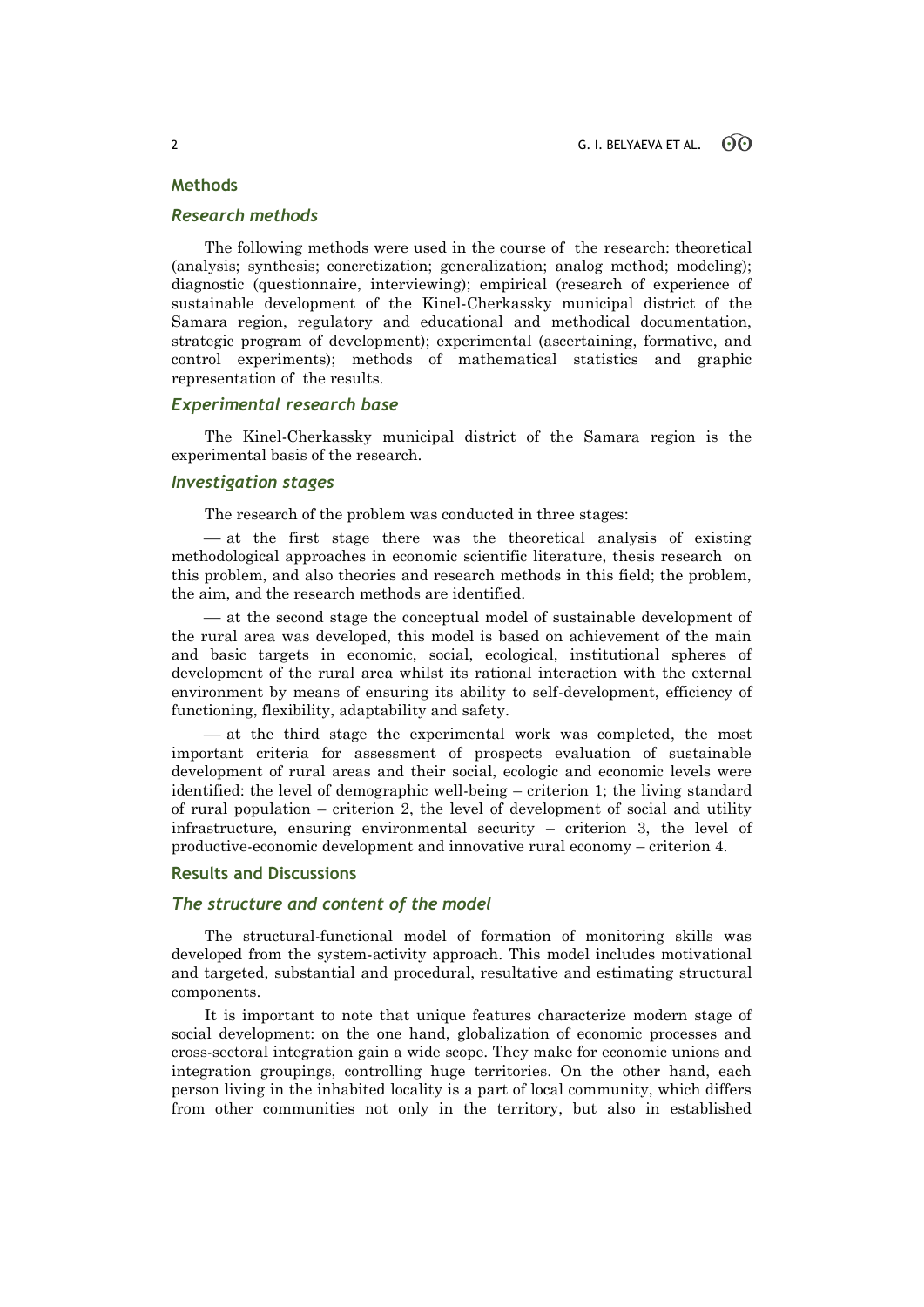household and economic relationships, in make-up of population and in the way of inclusion of the population in process of social reproduction (Balandin, 2014).

Within the boundaries of the local community, the population living in this territory farm by joint efforts in order to satisfy both collective and personal needs of inhabitants. Each territory is formed and functions in accordance with the administrative-territorial system, and its control is exercised on the basis of the principles of the local government. The local government not only fulfills the responsibilities established in accordance with legislation in the respective territory, but also provide sustainable socioeconomic development of the territory for improving competitiveness of the territory, its investment attractiveness, and improvement of quality of living of the population.

The conceptual model of sustainable development of the rural areas is based on achievement of the major and basic reference points in economic, social, ecological, institutional spheres of development of the rural areas in the setting of their rational interaction with external environment by means of ensuring its ability to self-development, efficiency of functioning, flexibility, adaptability and safety.

Transition of the region to sustainable development requires:

 to introduce economical activity into limits of capacity of ecosystems on the basis of mass adoption of energy-conservative and resource-saving technologies; to change purposefully the structure of economy, structure of private and public consumption;

 $\sim$  to estimate the economic capacity of local and regional ecosystems of the country, to define admissible [man impact](http://www.multitran.ru/c/m.exe?t=1532385_1_2&s1=%E0%ED%F2%F0%EE%EF%EE%E3%E5%ED%ED%EE%E5%20%E2%EE%E7%E4%E5%E9%F1%F2%E2%E8%E5) on them;

 to impose a number of restrictions. Among them – economical activity mainly in developed areas, and renunciation of placement of any projects which cause an irreplaceable environmental damage or ecological consequences of which are understudied.

The global experience shows that the problem of aggravation of competition is observed in the countries where regions act as subjects of public administration. Each of them have their own sociocultural, natural and ecological features. Regions have varying degree of finance and economic selfsufficiency. Therefore, regions provide possibilities of innovative development of all national economy and quality of living of the population, when they become the basis for generation of social and entrepreneurial, innovative and industrial clusters (Yurina, 2010).

With reference to the above mentioned, at the regional level it is expected:

 to carry out environmental actions in resettlement areas, including their sanitation, recultivation of lands, [amenity planting](http://www.multitran.ru/c/m.exe?t=1389897_1_2&ifp=1&s1=amenity%20planting) and redevelopment;

 $\sim$  to develop agricultural sector on the basis of progressive agro technologies adapted to local conditions;

 $\sim$  to conduct reconstruction of regional industrial systems, taking into account economic capacity of local ecosystems.

Summing up all the aforesaid, it is necessary to draw the following conclusions:

 $\overline{a}$  the analysis of various judgments concerning the term "sustainable development" allows to conclude that sustainable development of rural areas is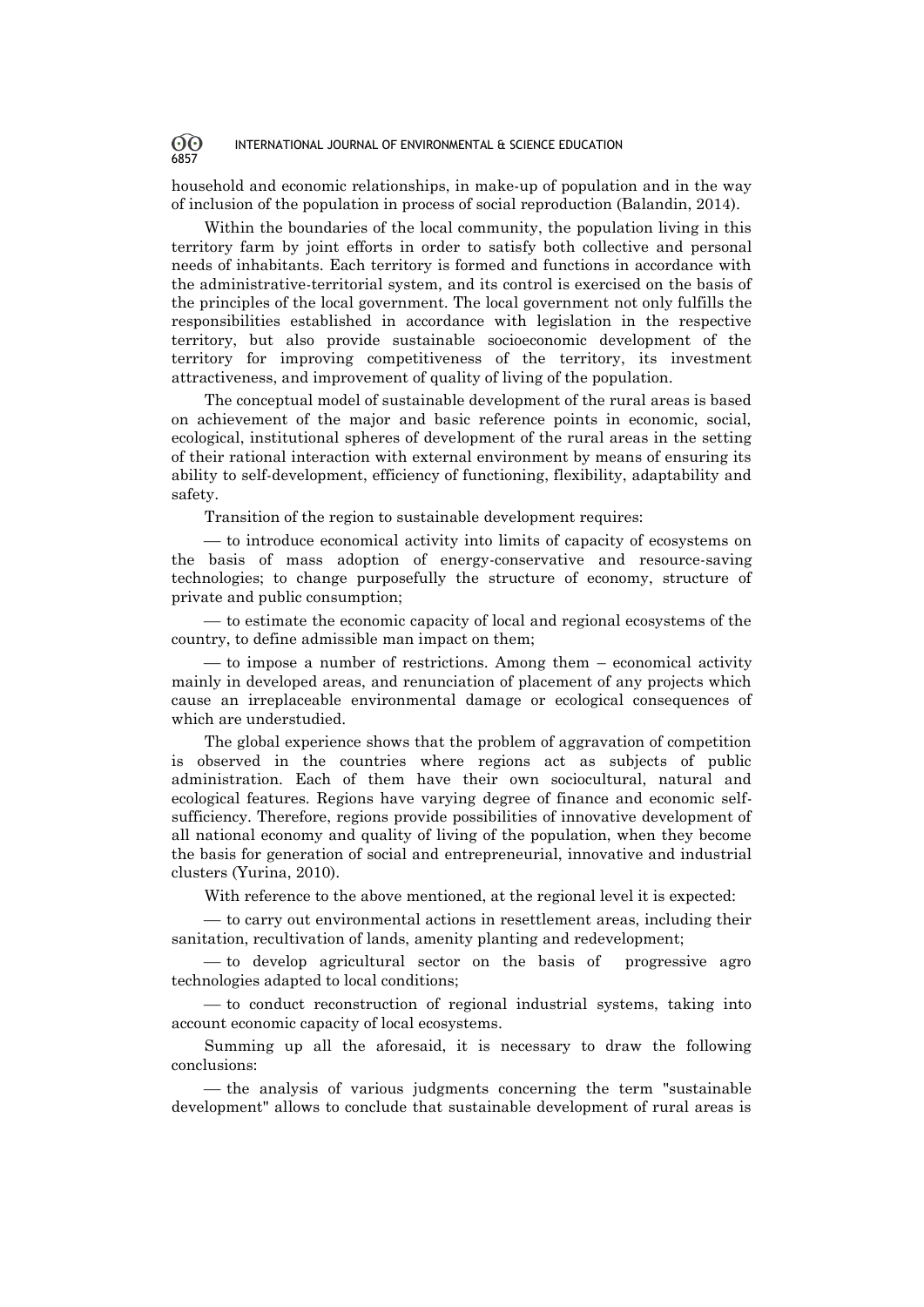stable socioeconomic development, which is not destroying their natural base and providing continuous progress of society. And transition to sustainable development means gradual securing of targeted self-organization of society in economic, social and ecological spheres. Hereby, sustainable development is characterized by economic efficiency, ecological safety and social equity.

 sustainability of development is more likely connected with steady progress on higher stages of development of socioeconomic systems, than with overcoming of socioeconomic depression of the system;

 increase in system stability means increase of degree of active overcoming of unfavourable, including random variations of factors of external environment;

 $\frac{t}{t}$  the higher form of stable system organization is the form that helps to develop sustainably, to self-regulate, to self-control, to self-improve, using internal and external resources as much as possible.

Implementation of this conceptual model will promote: stabilization of socioeconomic consistence of the rural area due to efficient use of potential of the territory, increase of financial resources and their availability, institutional and structural transformations at the territories, implementation of targeted changes in growth of wage rates of the rural population and its purchasing capacity, ensuring full employment and increase of the level and quality of living of the population.

## *Stages of implementation of the model*

## *Ascertaining Stage*

The strategic analysis, systematization and research of socioeconomic development of rural areas of the Samara region was carried out for the purpose of introduction of the conceptual model. There were also used various approaches to their typification considering theoretical advances of the national science and their tangible embodiment in materials of the regional development programs of the village covering the increasing number of territorial subjects of the Russian Federation in recent years.

For example, the settlement capacity of the Samara region accounts 1309 rural inhabited localities, which are united in 292 rural and 12 residental locations (urban-type settlement) in 27 administrative regions. That is why to sustainable development of rural areas has to be given proper consideration in socioeconomic development of the region.

At the same time, sustainable development of the rural area significantly depends on consistence of agricultural industry, which is one of the main employers in the village now, and is the only large sphere from the majority of rural economies, providing conservation of the natural landscape and care of the cultural landscape.

It should be noted that the degree of diversification of rural areas is strengthening over time, thanks in part to both positive and negative factors.

Development of small business, industrial sector of economy, the sphere of trade and services are relating to the first. And to the second decrease in performance indicators of agricultural holdings and the whole complex of their problems, which aggravated within the market, refer to the negative factors.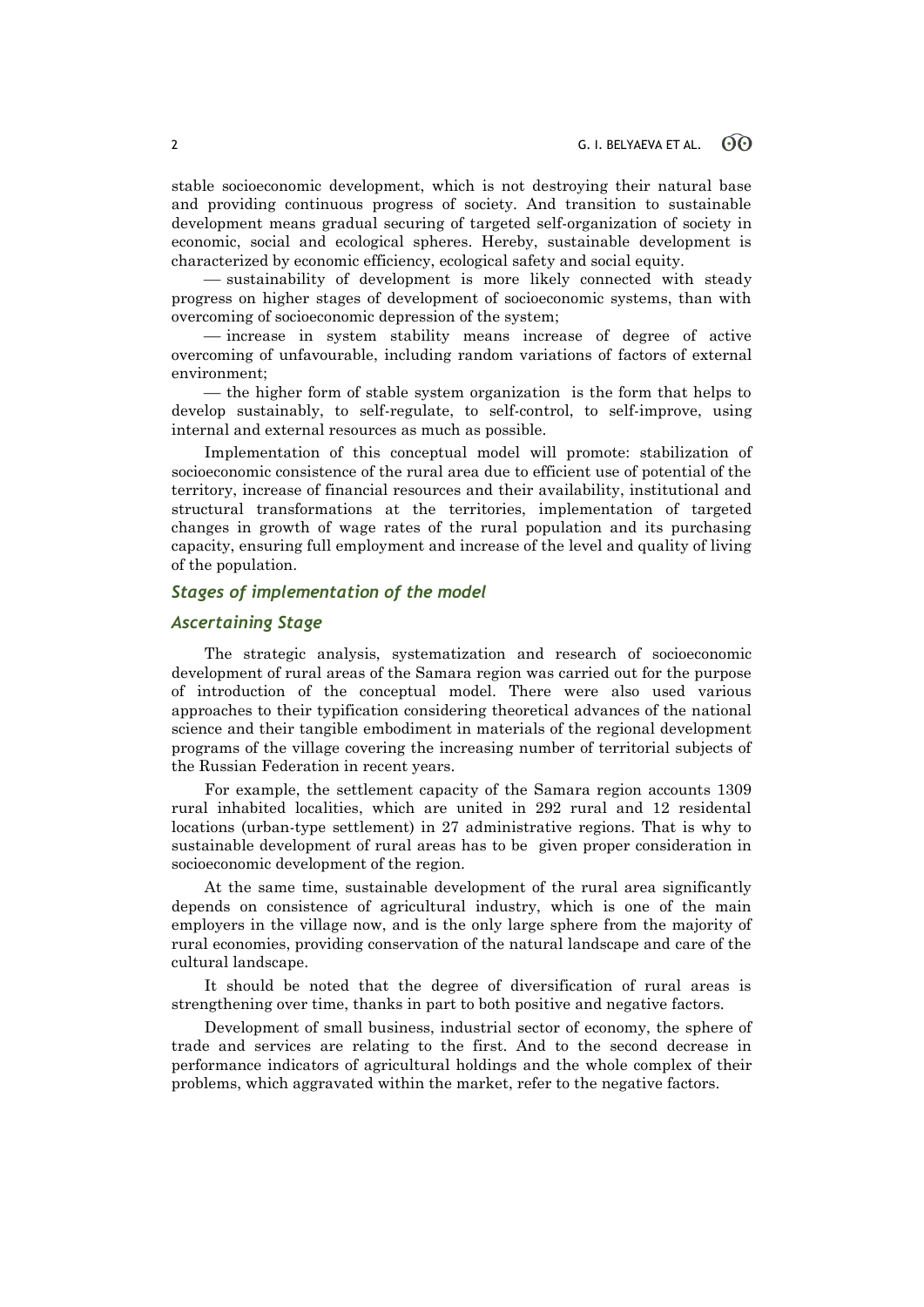In recent years, the structure of rural economies of the region undergoes changes, generally in favor of development of commercially viable branches with a short payoff period (trade, financial activity, transport industry, communication, etc.). Alongside with that sustainable rural development can be provided only through optimal combination and development of agrarian and nonagrarian business.

The most important indicator of sustainable development of rural areas is investment behavior into the fixed capital per capita, which reflects downtrend of investment activity of the majority of rural districts of the Samara region in the last three years.

A special role in development of rural areas is played by small business as the most dynamic form of maintaining the entrepreneurial activity. Small business creates favorable conditions for development of economy of territories: the consumer's market enlarges, additional working positions are created, and counteraction to monopolism and maintenance of the normal competitive environment take place. In recent years, positive runup on the main indicators is noted, and the tendency of development of small business can be characterized as favorable.

Despite the downward dynamic expressed in decrease in number of individual businessmen, the Samara dominates in the Volga Federal district on the available raw materials potential of small enterprises, and on the level of development of small business (shared 2 and 3 places with the Republic of Bashkortostan). This, undoubtedly, promotes rapid growth of small business in rural areas.

Thus, small business of economies of the rural areas shows selfdevelopment potential.

The sustainable development of rural areas is impossible without sustainable development of the rural sector, which is of great importance for development of the regional economy. In this sector the necessary food supplies are produced, and conditions for fixing of the population and preservation of social stability in the village are created.

The Samara region is one of largest regions in the Russian Federation with the developed agro-industrial complex. Agrobusiness is generally concentrated in 27 municipal districts, which occupy 96,7% of the territory of the region and 19,5% of all population of the area live there. Nearly 4,0% of gross production, 2,7% of cost of the capital fund accounts for agricultural industry in the region, and 6,4% of labour forces of the regional economical complex in general are engaged in it.

The basis of the agro-industrial complex of the majority of municipal districts of the Samara region is its second sphere, presented by branch of farming, which is a multi-industry economic-organizing system.

# *Formative Stage*

Implementation of the conceptual model of sustainable agropolitan development of rural areas will be carried out according to the task system of socioeconomic development of the Kinel-Cherkassky municipal district. This task system was created on the basis of the hierarchical principle, when each subsequent level is organizationally subordinated and follows the content of the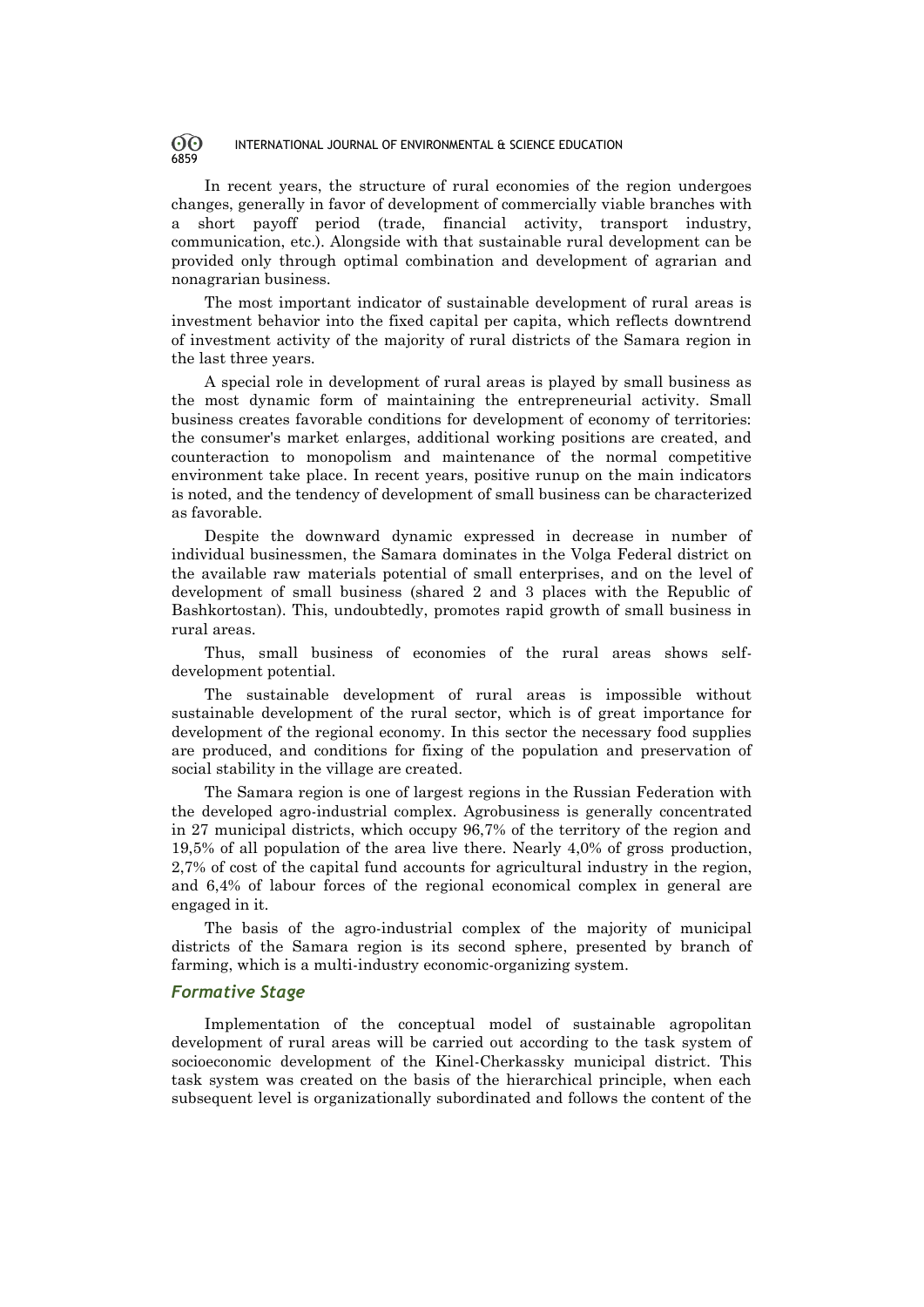upper level. For implementation of the conceptual model of sustainable development we defined 4 strategic axes, which cover all range of problematics of development of the Kinel-Cherkassky municipal district:

1) Developing Human Capital - improvement in health services, educational system, social assistance, culture, youth policy, tourism, and sport.

2) Economic growth, improvement of investment attractiveness with a focus on usage of competitive strengths of the region, and rise of professionality.

3) Sustainable development of the agro-industrial complex and rural areas of the region by means of securing of high growth rates of development, quality improvement, and attractiveness of living of the population.

4) Ensuring management efficiency and development of the civil society. In 2025 the civil society is going to take an active part in management of the Kinel-Cherkassky area. Besides, it is planned to mainstream internet-based technologies of monitoring and quality control testing of the rendered municipal services.

Target indicators are in congruence with each aim, except general. Their values characterize the degree of achievement of the objectives. Target indicators can be statistical (in-system of the State statistical recording) or it can be estimate. In the system of the indicators, describing achievement of the aims of the second, third and fourth levels, the indicators of the "May decrees" of the President of Russia are considered.

The analysis of development and expert estimation of the main living environments of the Kinel-Cherkassky municipal district provide the basis for identification of:

 weak points – underdeveloped competitive factors of socioeconomic development of the region;

 $\sim$  strong points – factors, which can become competitive strengths of the region over the long term;

 possibilities – favorable tendencies and external potential of the territory development;

 $-$  menaces (risks) – unfavorable tendencies and external risks for the region development, which is needed to be minimized.

The strategic analysis showed that the effective sustainable agrobusiness is developed in the municipal district Kinel-Cherkassky, conditions for complex surface infrastructure development of villages and rural development are created, production of environmentally friendly food supplies, improvement of environment.

The most important strong points of development of the agro-industrial complex and rural areas, determining the development potential are:

increase in production and realization of products of the agricultural industry;

 $\frac{1}{\sqrt{1-\frac{1}{\sqrt{1-\frac{1}{\sqrt{1-\frac{1}{\sqrt{1-\frac{1}{\sqrt{1-\frac{1}{\sqrt{1-\frac{1}{\sqrt{1-\frac{1}{\sqrt{1-\frac{1}{\sqrt{1-\frac{1}{\sqrt{1-\frac{1}{\sqrt{1-\frac{1}{\sqrt{1-\frac{1}{\sqrt{1-\frac{1}{\sqrt{1-\frac{1}{\sqrt{1-\frac{1}{\sqrt{1-\frac{1}{\sqrt{1-\frac{1}{\sqrt{1-\frac{1}{\sqrt{1-\frac{1}{\sqrt{1-\frac{1}{\sqrt{1-\frac{1}{\sqrt{1-\frac{1}{\sqrt{1-\frac{1}{\sqrt{1-\frac{1}{$ 

- volume growth and efficiency of using the state aid of the agricultural sector;

 $\frac{1}{x}$  call for funds from federal and regional budgets for social modernization of the region;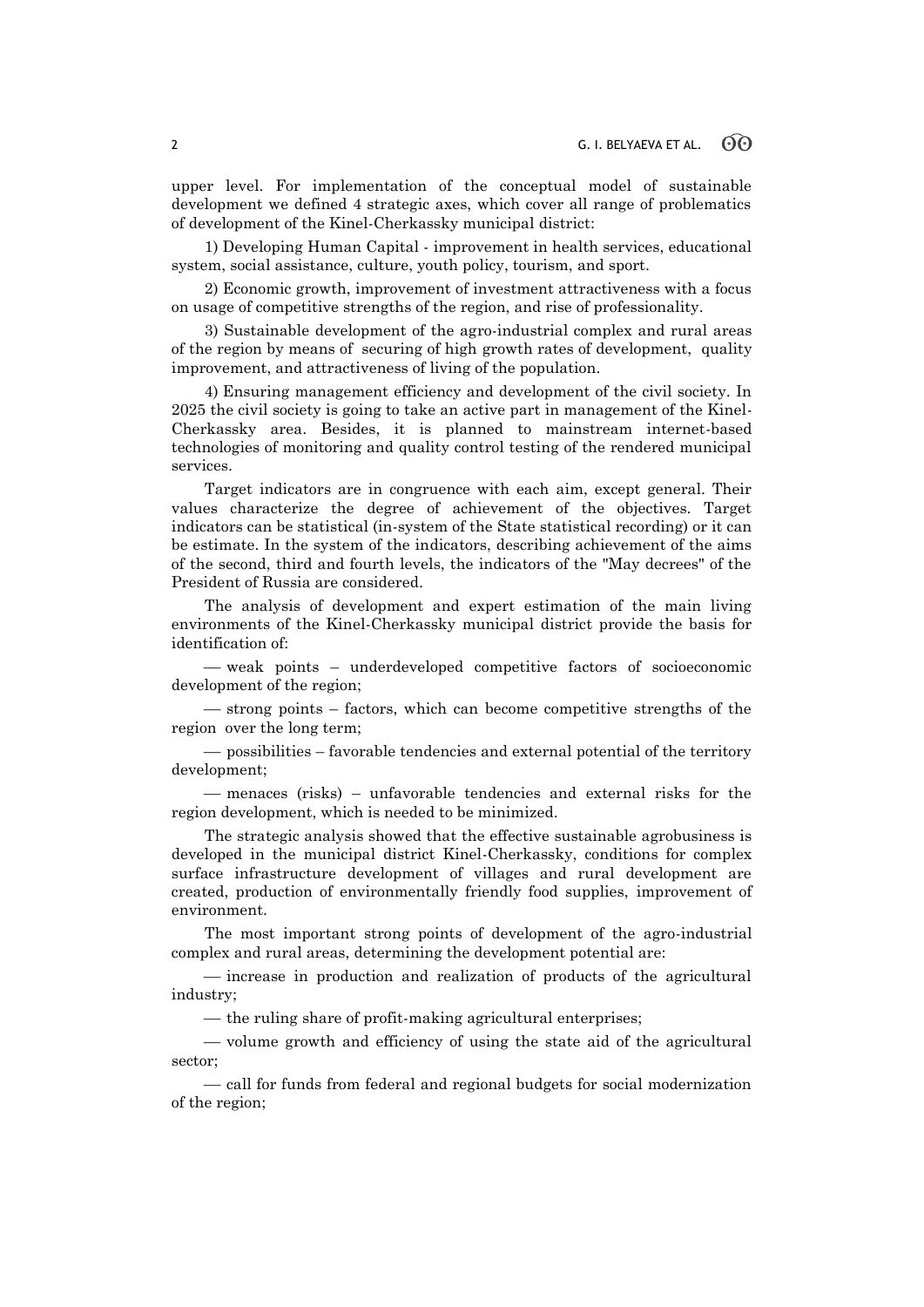active conduct of operations on replacement and upgrading of utilities systems;

 $-$  growth of satisfaction with service quality of Housing and Utility Infrastructure (% of the number of respondents).

The key problems, which hinder sustainable and effective development of the agro-industrial complex and rural areas, are:

 ever-increasing problem of availability of human resources, not only of mass professions, but also professionals;

 $-$  high risks of farming, which are attributable to natural and climatic conditions (area of risk farming);

 high costs of main components of farm production costs - fuels and lubricants, energy, fertilizers, seed grains and growing stock;

 sale problems of small business patterns (peasant farm enterprises and personal subsidiary economy), necessity of development of the consumer cooperative society, creation of specialized distribution areas;

 $\frac{1}{10}$  insufficient investment attractiveness of the agricultural sector, that is determined by long period of return on investments in this economy sector;

- rise in the cost of service of Housing and Utility Infrastructure;

worse condition of utility lines than in borderline areas;

 $\sim$  cost overrun of servicing organizations of Housing and Utility Infrastructure;

 great dependence of life-support sphere on financial receipts from the regional and federal budget.

Elimination of detrimental effect of the above-mentioned problems and sustainable and effective development assistance for the agro-industrial complex and rural areas is possible by means of:

 $\frac{1}{10}$  implementation of projects on personnel retention in agricultural sector;

 development of the processing industry, focused on domestic raw materials;

 creation of the specialized distribution area (the logistics center) of agricultural commodities of the region;

 power ascension of utilities systems and increase of its availability for using it in business.

Identification of strengths of development of the agro-industrial complex and rural areas, vision of problems and threats allows to identify the main trends and possibilities of development, which are taken as a basis at statement of strategic goals and objectives.

Implementation of investment-attractive projects capable to cause positive cumulative effect in the agro-industrial complex sphere, will serve to achieve high and sustainable growth rate of agribusiness.

Further implementation of the project of development of the Timashevsky poultry plant, which has already become the growth driver of the regional agroindustrial complex, and has brought the region to state-of-the-art positions in production of fowl. The purpose of the second stage of implementation of the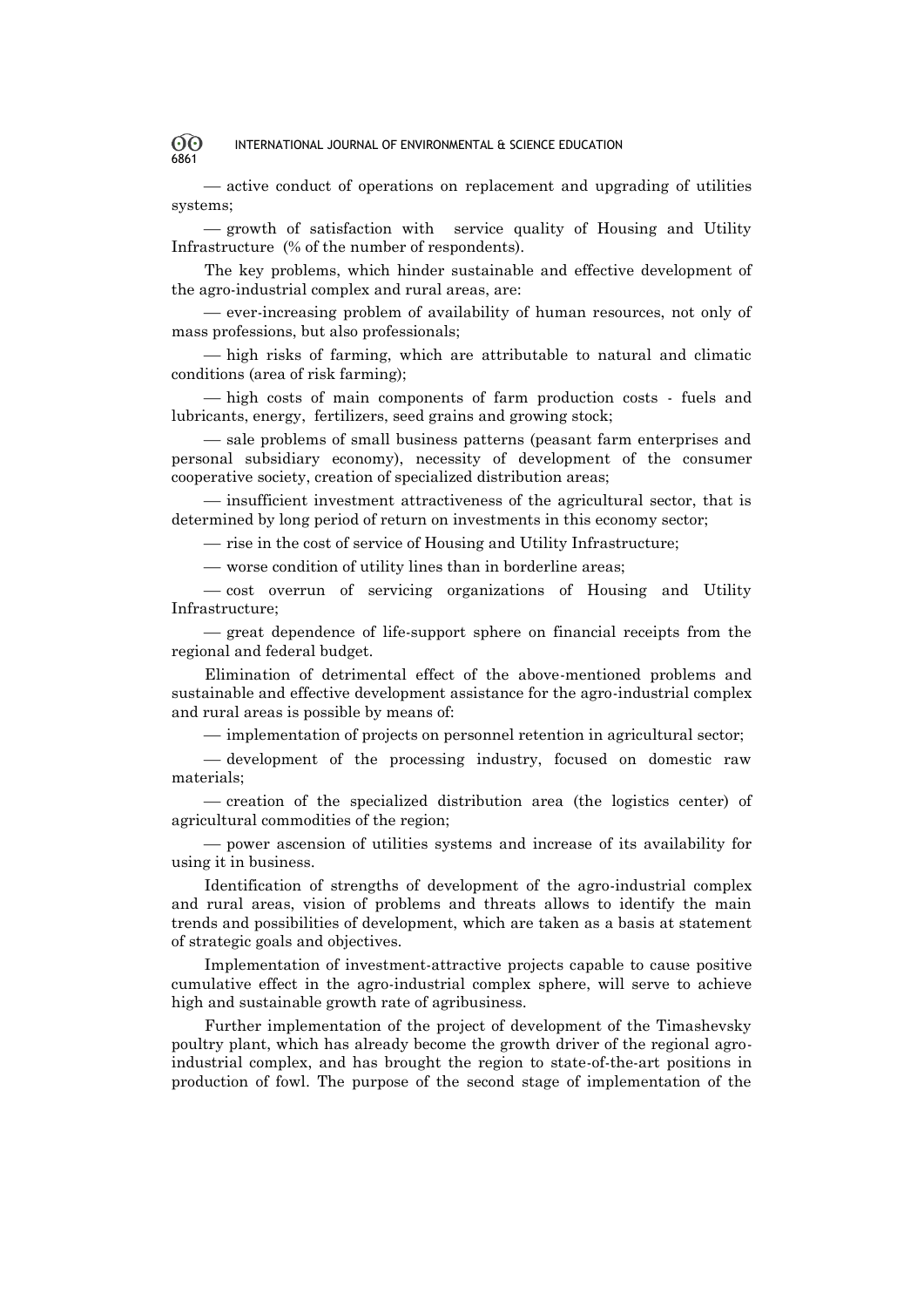project is increase in processing capacities by construction of additional production (fattening) areas, creation of new working positions.

Construction of the pelleted feed manufacturing plant, shops on production of full fat soybeans with the elevator complex in Kabanovk - is the first in the Samara region most advanced new feed factory and the elevator. Being an infrastructure facility of the Sergiyevsky poultry production unit under construction, it will provide more than 200 new working positions and will become the center of grain and soy processing, including local production.

Creation of the wholesale distribution center, as a center of procurements of agricultural commodities, its underworking, processing, its storage and distribution, designed to small-scale agricultural producers. Such object is a long-felt need, as it will lend real support to small producers of agricultural products, increasing its marketability by means of creation of storage and processing conditions, and it will promote import substitution.

|                                | Fact |      | Assumptions |        |                   |          |
|--------------------------------|------|------|-------------|--------|-------------------|----------|
| <b>Indicators</b>              |      | 2014 | 2017        | 2020   | 2025 Growth rate, |          |
|                                |      |      |             |        | %                 |          |
| agricultural<br>Gross          |      |      |             |        |                   |          |
| holdings of all<br>output in   |      |      |             |        |                   |          |
| categories - total (in current |      |      |             |        |                   |          |
| prices), mln. RUB.             |      | 4867 | 7012,1      | 9053   | 13937,3           | 286,3    |
| - in % compared to the, 5      |      |      | 104         | 104,7  | 105               |          |
| previous year                  |      | 103, |             |        |                   |          |
|                                | 2    |      |             |        |                   |          |
| Production of the main         |      |      |             |        |                   |          |
| of<br>agricultural<br>kinds    |      |      |             |        |                   |          |
| commodities, tonne:            |      | 1269 | 127500      | 129000 | 132000            | 104      |
| - grain                        | 06   |      | 13580       | 13605  | 13750             | 102      |
| - potatoes                     |      | 1353 | 12610       | 12820  | 12830             | 103      |
| - vegetables                   | 6    |      | 17860       | 17300  | 19500             | 113      |
| - milk                         |      | 1246 | 37100       | 37430  | 38000             | 109      |
| - animal and bird stock2       |      |      |             |        |                   |          |
| (live weight basis)            |      | 1732 |             |        |                   |          |
|                                | 7    |      |             |        |                   |          |
|                                |      | 3489 |             |        |                   |          |
|                                | 7    |      |             |        |                   |          |
| Cost effectiveness             | of   | 10,6 | 15,0        | 17,0   | 18,0              | 7,4      |
| agricultural organizations, %  |      |      |             |        |                   | pp       |
| Quantity of<br>created         |      |      |             |        |                   |          |
| permanent jobs, ea.            |      | 124  | 275         | 1017   | 1100              | in $8,9$ |

**Table 1.** Target indicators of implementation of the conceptual model of sustainable development of the rural sector

The current problem, when implementing the model of sustainable development of the agro-industrial complex, is lack of professional personnel and staff of mass professions. Young population does not want to devote their lives to the agricultural industry. They are not attracted by rural life. It is important to educate school students since early childhood that will help youth to stay in villages. In the aggregate with introduction of the dual elements, i.e. practiceoriented professional and higher education, it will allow to reduce personnel shortage in the village. The purpose of the project of the practice-oriented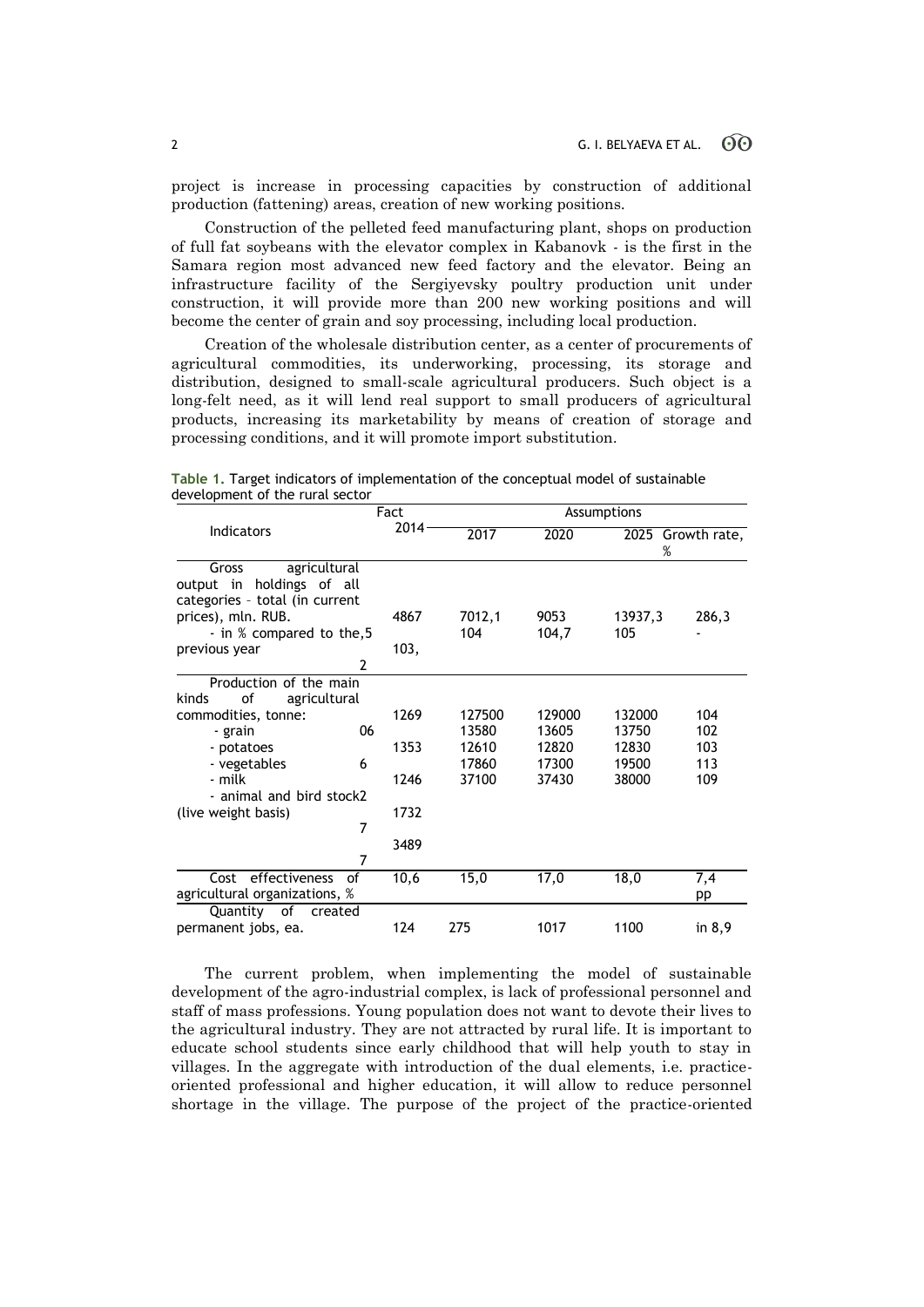professional and higher education is to fix youth in the villages and increase availability of human resources of the agro-industrial complex enterprises.

Implementation of begun and perspective investment projects will promote usage of potential of the territories of the Samara region, creation of new working positions, rise in value of gross production of agricultural industry by factor of 3, increase in efficiency of agricultural production, and achieving high and controlled growth rates of development of agro-industrial complex of municipal district.

A. Dorward (2013), P. Otiman et al. (2014), D. Popescu (2014), D. Hoornweg & P. Munro-Faure (2013) covered the problem of sustainable development of the rural sector.

Economic literature searches on the studied question allows to report lack of the special studies devoted to the problem of formation of the conceptual methods of sustainable development of the rural sector in the national economy in the context of pursuit of real economic activity of separate economic subjects (rural areas of the particular region).

In theoretical approaches to studying the sustainable development of rural areas, institutional environment remains underexplored. This environment is considered as means of adjustment of economic, social and ecological components of sustainability. The institutional environment in the Russian village historically developed under the influence of specific manifestation of property rights to land, serfage, communal ownership of land and collective-farm system that formed set of mind of countrymen. Over the course of history moral and ethical standards of the Russian peasantry, their customs, traditions, behavioral and thinking stereotypes, spiritual values, mode of life were formed and they still continue to exist to some extent in the village (Ivanov & Ponomareva, 2011). In these specific conditions the economic mindset of the Russian person was also formed.

Moreover, development sustainability of rural villages depend on local initiatives. This experience is widely used in the world practice, where, on a competitive basis, grants for search of potentials of settlements and their development are provided.

Сonsequently, implementation of sustainable development of the rural territories is a complex problem and can take place under certain conditions:

macroeconomic stability and increase in gross domestic product;

ensuring economic growth in the agricultural sector;

 attainment of socially equal conditions for acquisition of income and obtaining public goods in the village;

 $f$  formation of the civil society institution in the rural area, which provides protection of economic and social interests in various groups of the rural population;

 performance of a program for improvement of ecological situation in the rural area;

 $-$  stimulation of development of environmentally friendly manufacturing;

development of the social protection system for rural population etc.

In this context, there is urgent need of implication of the complex approach to the development of rural areas, which is based on elimination of departmental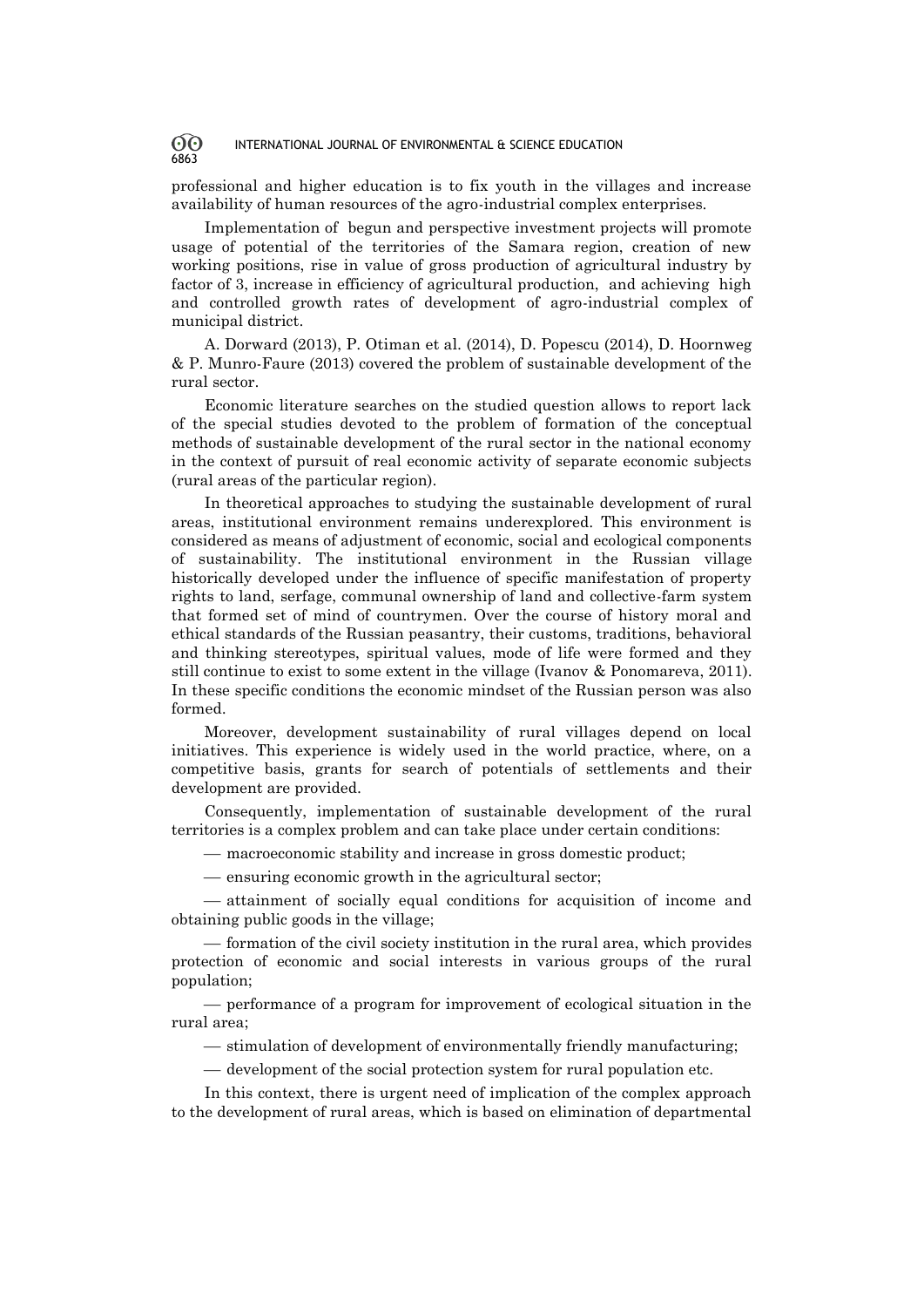disunity and designation of priority in support of the rural areas, capable to give an additional impetus to the development of the regional economy. Creation of necessary conditions for transition of rural municipalities to the mode of sustainable and complex socioeconomic development suggests elaboration of their long-term strategy of sustainable development. Acceptance of the strategy will allow to eliminate the mentioned and existing factors and tendencies of socioeconomic development of the rural areas. This will lead to improvement of the quality of rural life and will create basis for increase in status value of living in the rural localities.

## **Discussion and Conclusion**

The notion of sustainable development of the territory is clarified. It is based on the ability of the territory not so much to revert to the original state after the disturbing administrative influence, as on acquirement of quality to change into new qualitative state, which is particularly connected with steady and stable improvement of the quality of life of citizens, living in this area.

The analysis of the condition and the tendencies of development of agrarian potential of the rural areas of the Samara region is conducted for the purpose of introduction of the conceptual model of sustainable development and assessment of further prospects in the production sphere of the village. The main reasons for disproportion in sustainable development of rural areas of the Samara region are identified on the example of the municipal district by application of the methodology of complex evaluation of development of rural areas and its implementation using the example of the Samara region.

The materials of this article are of considerable practical importance, which consists in the possibility of usage of theoretical conclusions, methodological developments and working knowledge in activities of bodies of the regional government and local self-government when developing the concept and programs of sustainable development of rural municipalities.

Theoretical studies and methodological developments, fundamentals, which are elaborated in the research, are moved to the stage allowing to use them in practical activities of bodies of the regional government during the development and implementation of the regional policy, strategy of socioeconomic development of the rural area.

In the course of the research new questions and problems arised, which need to be resolved. It is necessary to continue researches on development of the method of formation of monitoring skills and a solution of the problem of training of heads of institutions of vocational education for monitoring activity in the system of retraining and development of competence.

### **Disclosure statement**

No potential conflict of interest was reported by the authors.

## **Notes on contributors**

**Galina I. Belyaeva** is Senior lecture of Samara State Technical University, Samara, Russia.

**Ekaterina N. Ermoshkina** is Associate professor of Samara State Technical University, Samara, Russia.